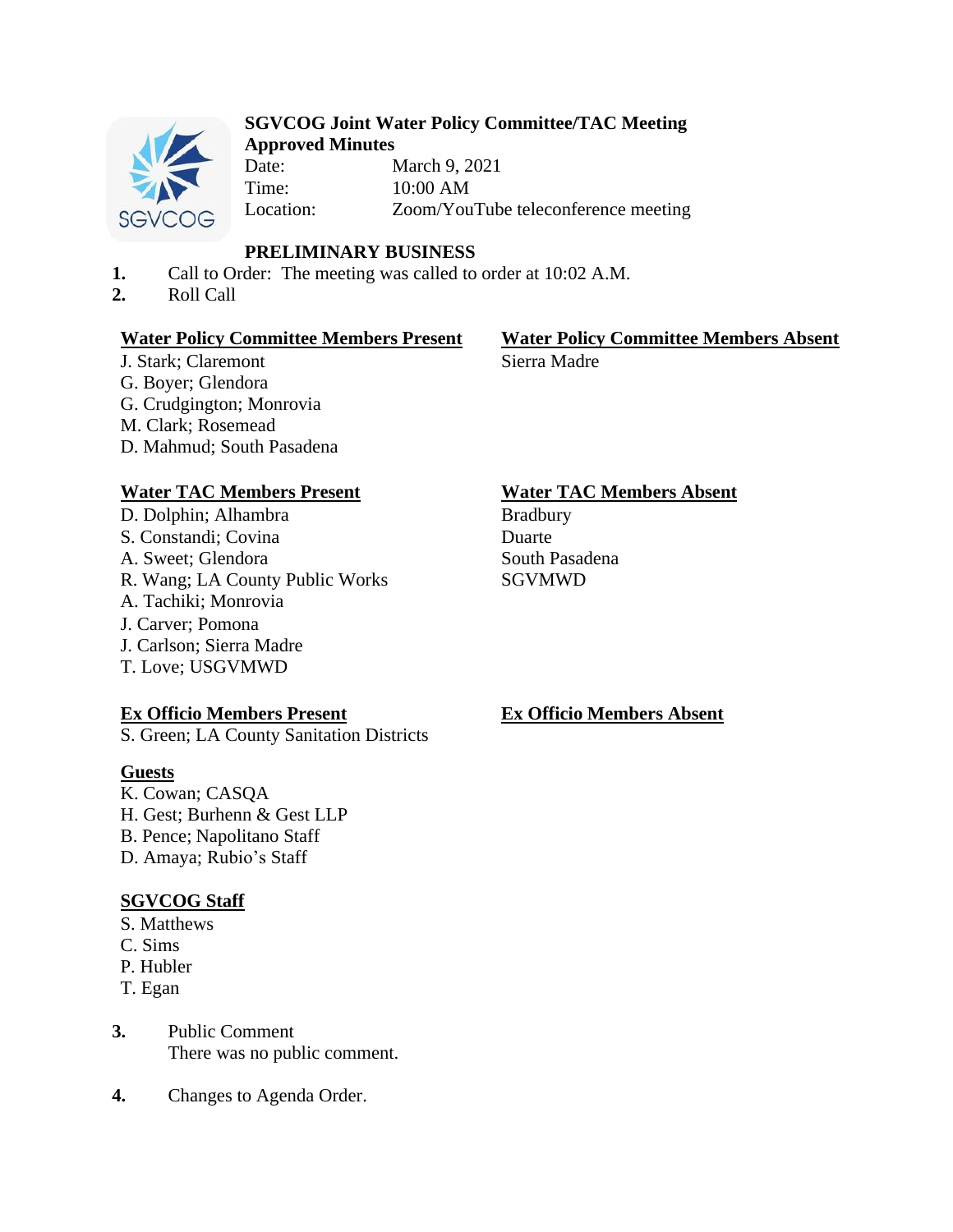No changes to agenda order.

#### **CONSENT CALENDAR**

**5.** Water Committee/TAC February Meeting Minutes

**There was a motion to approve the Water Committee/TAC February meeting minutes.**

**(M/S: G. Boyer /D. Dolphin)**

**[MOTION PASSED]**

| <b>AYES:</b>    | Committee – Claremont; Glendora; Monrovia; Rosemead                    |
|-----------------|------------------------------------------------------------------------|
|                 | TAC - Alhambra; Covina; LA County Public Works; Monrovia; Pomona;      |
|                 | <b>USGVMWD</b>                                                         |
| <b>NOES:</b>    |                                                                        |
| <b>ABSTAIN:</b> |                                                                        |
| <b>ABSENT:</b>  | Committee – Sierra Madre; South Pasadena                               |
|                 | TAC - Bradbury; Duarte; Glendora; Sierra Madre; South Pasadena; SGVMWD |

#### **PRESENTATIONS**

**6.** Appellate Court Decision in Department of Finance v. Commission of State Mandates H. Gest presented on the Case, which challenged whether two requirements included in the 2001 Municipal Separate Storm Sewer System (MS4) Permit - requiring trash receptacles at transit stations and completing stormwater permit business inspections - were eligible for cost reimbursements under the California Constitution. The Court held that local governments were entitled to subvention for these trash receptacle requirements because they were mandatory programs that exceeded federal requirements, and local governments could not levy fees to cover these costs. Agencies were not entitled to subvention for stormwater permit inspection requirements because the agencies have the authority to levy fees to pay for those permit conditions. This ruling could have positive implications for local governments' cases cost reimbursement claims in later stormwater permits. There were questions on whether this case decision would affect the upcoming MS4 Permit and other litigation and H. Gest responded that future litigation will focus on voluntary vs. mandatory programs and whether a city has ability to assess fees to pay for stormwater programs.

## **ACTION ITEMS**

**7.** AB 377 (Rivas/Hertzberg)

P. Hubler and K. Cowan presented on AB 377, which would prescribe that all California surface waters must be fishable, swimmable, and drinkable by 2050, with no additional funding provided. The Bill would also place strict limits on what the State Water Resources Control Board (State Board) and the regional water quality control boards (regional boards) could allow in future stormwater permits and requirements, including prohibiting compliance schedules and any discharges or best management practices that exceed water quality standards. This bill would also require development of an Impaired Waterways Enforcement Program to enforce all water quality standards violations. This Bill would significantly reduce the regulatory authority of the water boards and would likely result in permit violations.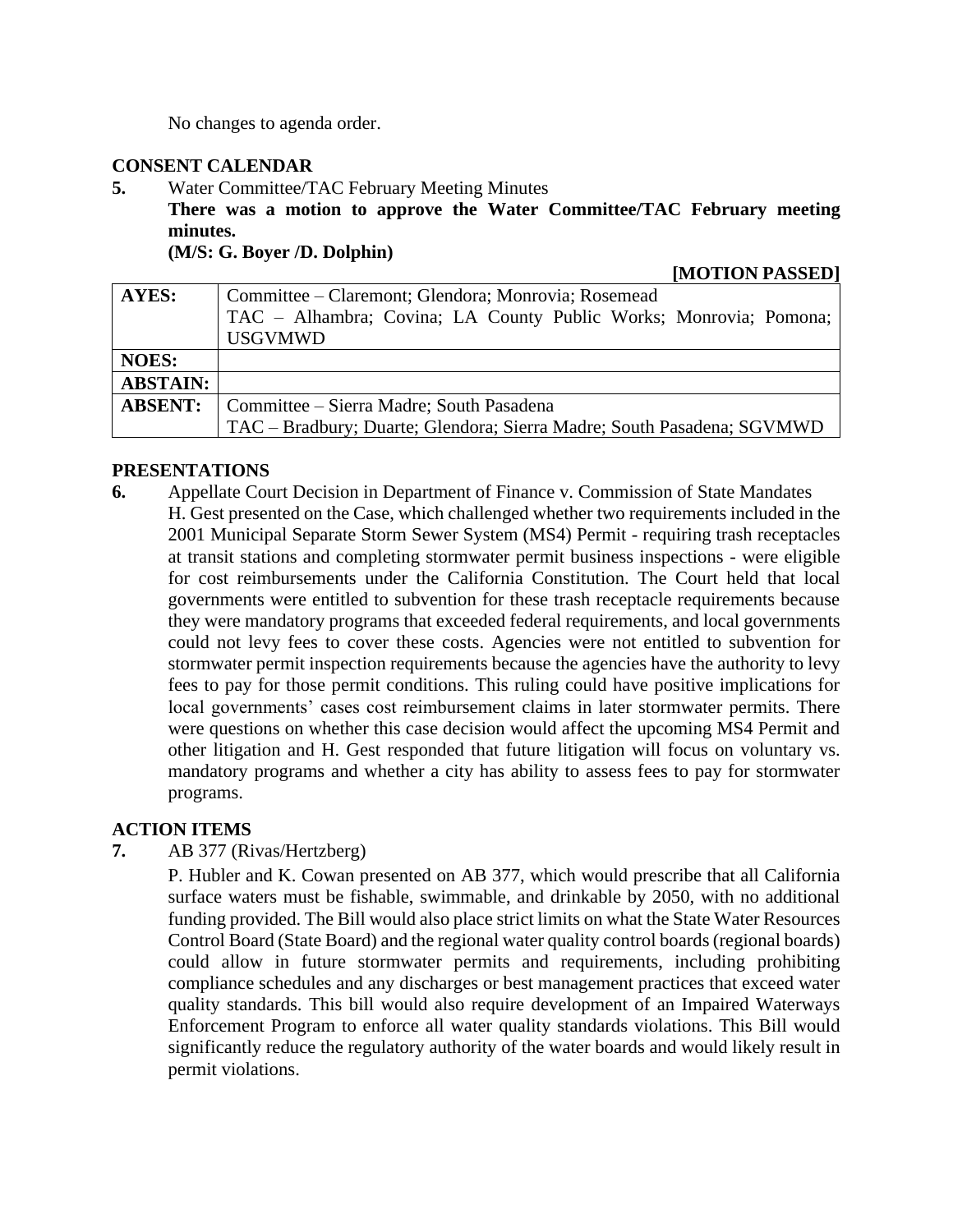#### **There was a motion to recommend the SGVCOG Governing Board oppose AB 377 (Rivas/Hertzberg). (M/S: J. Stark/G. Boyer)**

**[MOTION PASSED]**

| AYES:          | Committee – Claremont; Glendora; Monrovia; Rosemead               |
|----------------|-------------------------------------------------------------------|
|                | TAC – Alhambra; Glendora; Monrovia; Pomona; Sierra Madre; USGVMWD |
| <b>NOES:</b>   |                                                                   |
|                | <b>ABSTAIN:</b>   TAC – LA County Public Works                    |
| <b>ABSENT:</b> | Committee – Sierra Madre; South Pasadena                          |
|                | TAC – Bradbury; Covina; Duarte; South Pasadena; SGVMWD            |

## **8.** Financial Capability Assessment (FCA) State Legislation

P. Hubler presented on the FECA legislation, SB 426 (Rubio), which would require the State Board to develop Financial Capability Assessment (FCA) guidelines for cities and counties (permittees) seeking to comply with the Federal Clean Water Act (CWA). The state guidelines would be modeled on federal guidelines developed by the U.S. EPA over the past 20 years to achieve CWA compliance without in any way altering or waiving clean water standards but instead allowing elongated timeframes to avoid unacceptable cost burdens on communities. FCAs consider a wide range of financial capacity factors, including residential capability (e.g. median household income) and the financial strength of the permittee organization, such as bond ratings, debt, unemployment rate, tax revenue, and property tax rate.

## **There was a motion to recommend the SGVCOG Governing Board support and sponsor SB 426 (Rubio).**

**(M/S: D. Mahmud/J. Stark)**

**[MOTION PASSED]**

| AYES:          | Committee – Claremont; Glendora; Monrovia; Rosemead; South Pasadena |
|----------------|---------------------------------------------------------------------|
|                | TAC – Alhambra; Glendora; Monrovia; Pomona; Sierra Madre; USGVMWD   |
| <b>NOES:</b>   |                                                                     |
|                | <b>ABSTAIN:</b>   TAC – LA County Public Works                      |
| <b>ABSENT:</b> | Committee – Sierra Madre                                            |
|                | TAC - Bradbury; Covina; Duarte; South Pasadena; SGVMWD              |

## **UPDATE ITEMS**

- **9.** State Water Resources Control Board Second Proposed Order on Approval of Watershed Management Programs and an Enhanced Watershed Management Program No updates.
- **10.** Municipal Separate Storm Sewer System (MS4) National Pollutant Discharge Elimination System (NPDES) Permit No updates.
- **11.** Safe Clean Water Program

A. Tachiki provided an update on the Safe Clean Water program, that District staff and the Regional Oversight Committee (ROC) are working on new program guidelines. A coalition of NGOs and OWLA have provided suggestions as to what scoring guidance should be